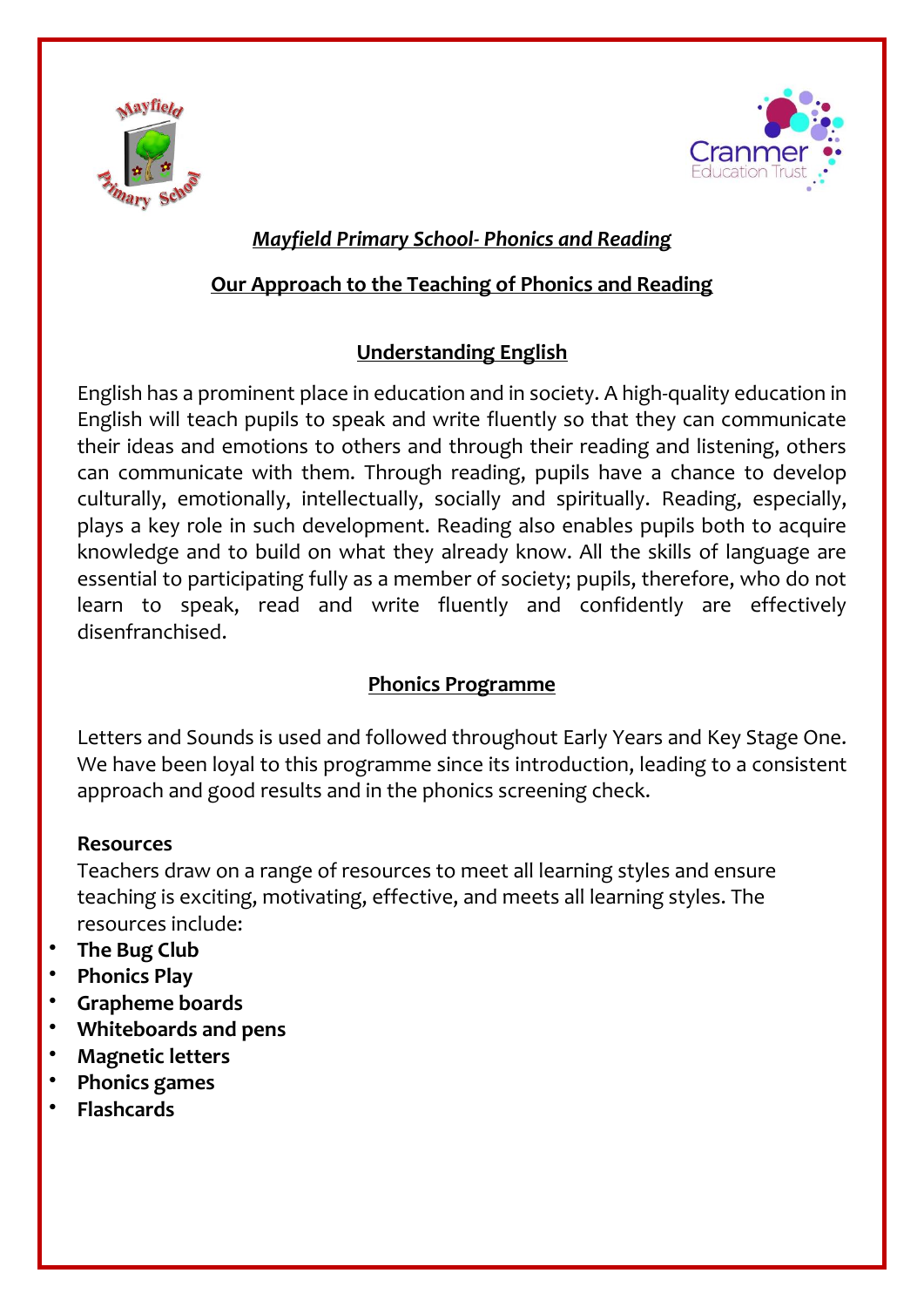### **Planning and Assessment and Tracking**

At Mayfield, we follow the four-part daily lesson plan format (Review, Teach, Practice, Apply). Planning is differentiated to meet the needs of all the children. Teachers ensure each plan is personal to their current year group, taking into account the needs of the children, speed of progress, learning styles and differentiation. We constantly review and adapt the plans. The LCP (LCP Phonics Planning Second Edition) plans are used to support planning **BUT** as a guide only. Children are taught in groups. Formative assessment is ongoing and planning adapted accordingly. Assessment is used to inform which group each child is placed in. Teaching is fast paced and all children actively participate. Continuing assessment ensures progress is monitored and children move groups to suit their ability as and when necessary. Intervention programmes are implemented swiftly for targeted children where necessary.

All staff strive to ensure the children make outstanding progress.

# **The Teaching of Reading**

The teaching of reading is an essential part of our school curriculum.

### **Early Years (Nursery and Reception)**

The skills of early reading are taught to the children from the first moment they enter school. An enjoyment of reading is fostered through hearing stories, singing rhymes, making books and taking books home.

# **EYFS/KS1**

Our school reading scheme supports the systematic teaching of phonics and encourages the acquisition of other core reading skills. Within EYFS and KS1, our main school reading scheme is Oxford Reading Tree (ORT).

This scheme incorporates:

- Picture books for discussion
- Floppy Phonics
- Songbirds (phonics)
- Traditional Tales
- Biff, Chip and Kipper stories
- True Stories
- Treetops Non-Fiction
- Project X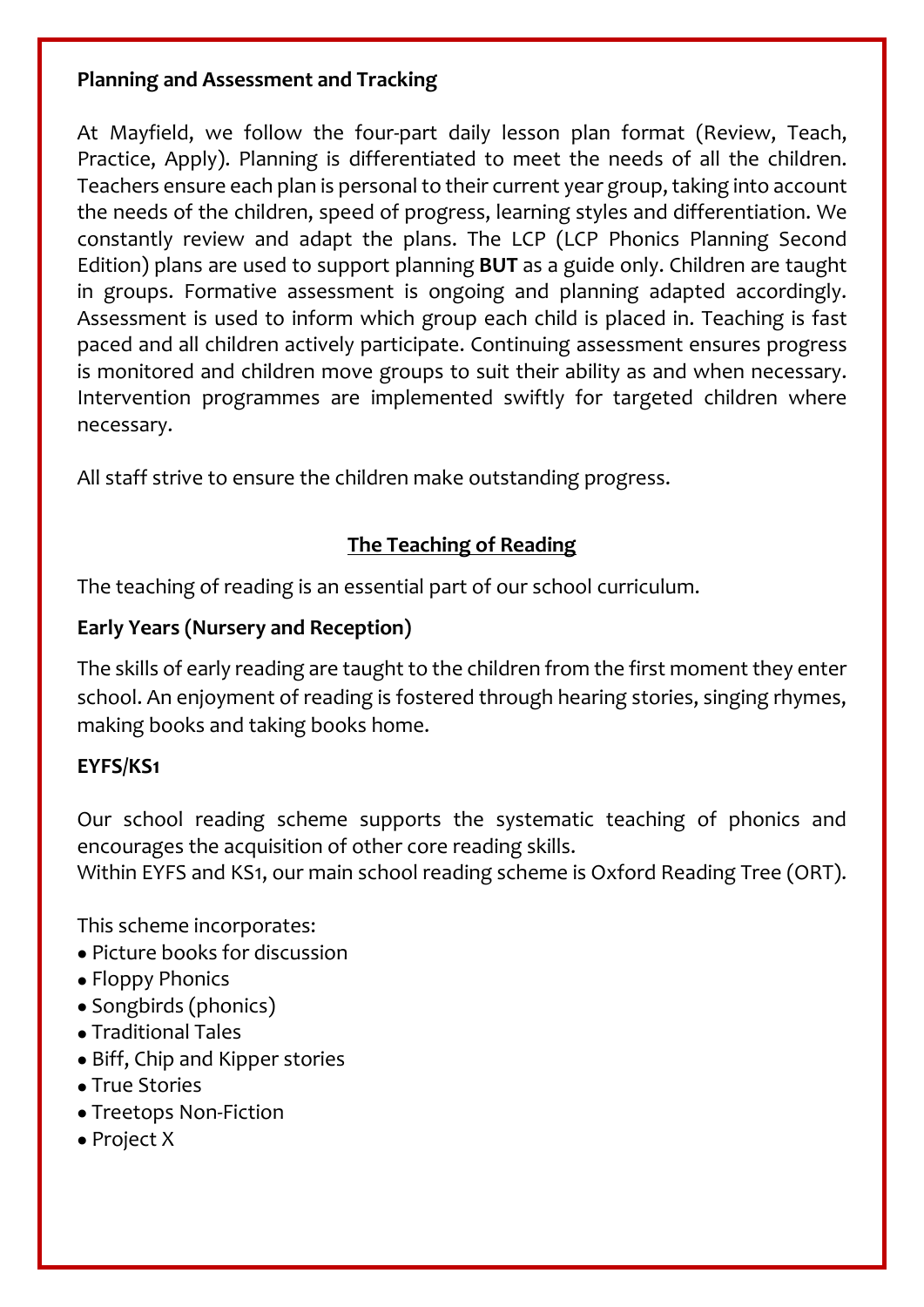### • Oxford Reading Tree

### **KS2**

In KS2 we continue to follow the ORT scheme, up until the children become free readers. Children who are still on the reading scheme continue to receive individual reading sessions. Children who are free reading, complete book reviews when they have finished the books, and regular assessment of their reading levels and ability takes place.

All school reading books are organised in conjunction with national book band colours so that they children acquire new skills, gain independence and are challenged as they move through the book bands. All genres are covered.

#### **Guided Reading**

#### **FS/KS1**

As well as daily phonics lessons, all children in Reception class and KS 1 have weekly guided reading sessions with their class teacher and teaching assistants. Within these sessions, children are encouraged to apply their phonic skills to blend sounds and to develop their understanding of texts through differentiated, careful questioning and discussion work.

Guided reading books comprise of:

- Collins Big Cat
- Oxford Reading Tree
- Rigby Star Guided reading books cover a wide range of genres which capture children's interests.
- Bug Club Comics for Phonics

Again, all guided reading books are organised into national book band colours to ensure reading skill progression and challenge.

#### **KS2**

Since September 2017, KS2 have moved away from the carousel guided reading approach to a whole class guided read. Whole-class reading sessions mean that children of all attainment bands are immersed in the same high-quality literature and the discussions that these texts promote, whilst still getting the support they need.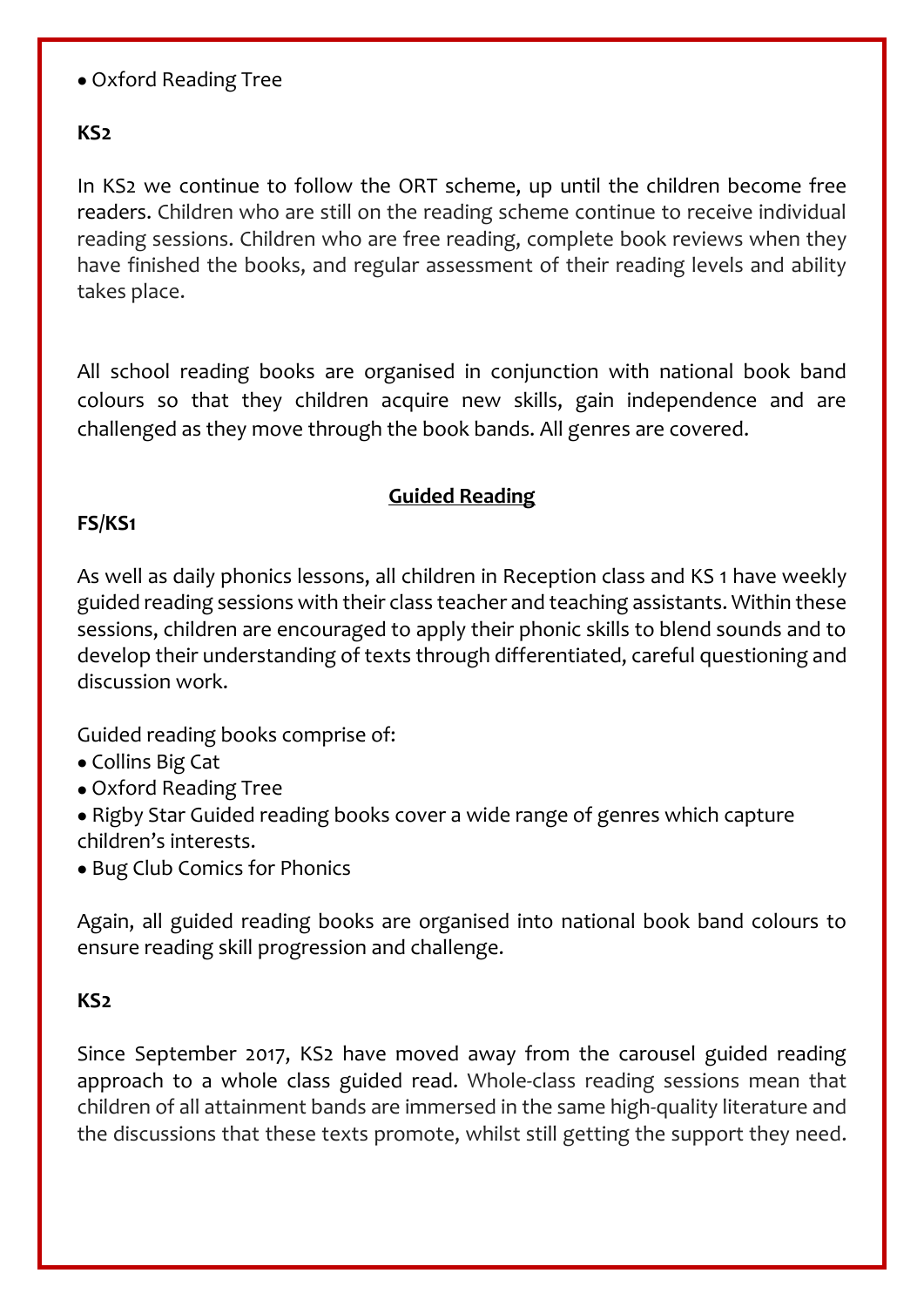Books are carefully chosen and where possible closely linked to the topic of the half term. All genres are covered, including song lyrics, poetry, instructions, not just fiction books. Interventions are implemented if children are found to be struggling with any aspect of their reading. Guided reading sessions take place at least 3 times a week.

From May 2018, all KS2 children will be involved with Accelerated Reader.

AR is a computer program that helps teachers manage and monitor children's independent reading practice. A child chooses a book at his/her own level and reads it at his own pace. When finished, the child takes a short quiz on the computer. (Passing the quiz is an indication that your child understood what was read.) AR gives both children and teachers feedback based on the quiz results, which the teacher then uses to help your child set goals and direct ongoing reading practice.

Children using AR choose their own books to read, rather than having one assigned to them. This makes reading a much more enjoyable experience as they can choose books that are interesting to them.

Teachers can help children choose books at an appropriate reading level that are challenging without being frustrating, ensuring that children can pass the quiz and experience success.

### **Home/School Reading**

At Mayfield, we recognise the vital role that parents play in the development of early reading skills therefore workshops are held so that parents are able to ensure they are supporting their children in the best possible way to develop their reading.

Every child in our school has a reading book which is read in school and taken home to share with parents and carers.

A home –school reading record is used to encourage home- school links. Our school encourages that parents read with their child every day and that they record this in their child's reading record.

# **Library book scheme**

All children from Nursery and Reception take home a library book to supplement their home reading book and to encourage them to read from a range of books. Each class has a reading area which has many quality books for children to choose from.